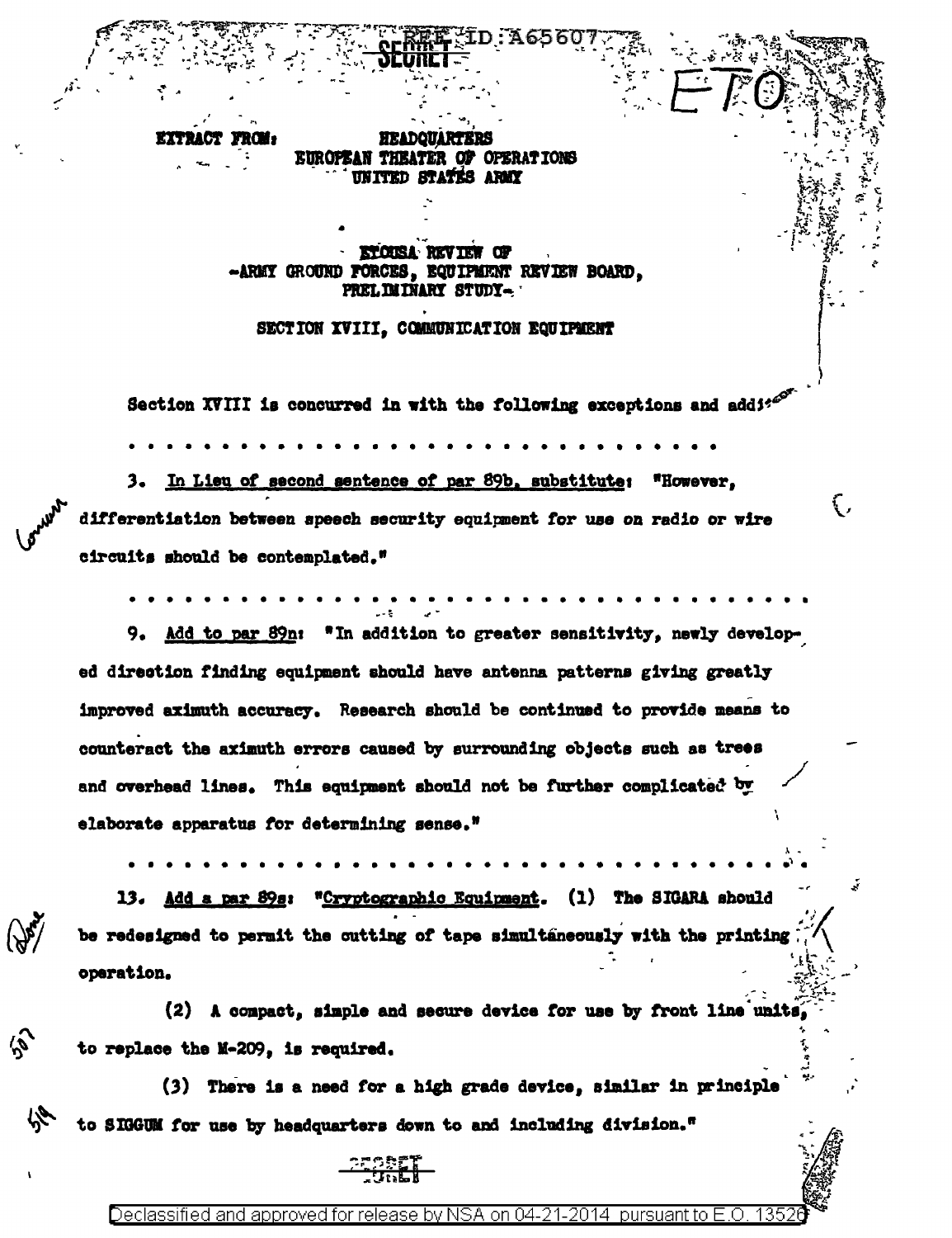

## SF.CTION XVIII - COMUNICATION EQUIPMENT

## from Army Ground Force. EQUIPMENT REVIEW BOARD. Part I.

105. General. a. Future development of military communication equipment must keep in mind the complete system, extending from the highest to the lowest echelons, and with lateral extensions to include all components of the fighting team. In the attainment of this integrated communication system, the foundation stone should be the establishment of a completely integrated system within the front line units.

b. Deticiencies in the system, attributable in a large measure to the weaknesses of branch guidance, wherein 1ntro•comnmnicat1on was stressed and inter-communication largely overlooked, should be corrected by future development.

c. The need for integration and the technical complexity of modern communication equipment warrants the adoption of a policy wherein the installation and maintenence of this equipment is performed by personnel trained by a common agency. The operation of the more complex equipment should be a function of' this communication agency while the operation or the simpler equipment should be a function of using personnel.

106. Guides for development. Future eevelopment should be guided by the following:

- a. Integration of wire and radio systems. (1) The ground force communication system must be so integrated is to permit interchangeable use of wire or radio channels or give combinations or the two without the user being necessarily aware whether he is talking over wire or radio or over both,
	- (2) The design of' such an integrated a7stea is inseparably linked with the design *ot* radio, wire, speech security, and radio relay and carrier system equipment. Development of each of these items muat be guided to insure not only improvement ot the equipnant itaelt. but also improved adaptability *ot* that equipment for use in an integrated system.

b. Speech security equipment. The development of speech security equipment suitable for use of ground forces on radio circuits is of paramount importance.<br>
- A corresponding, but less imperative, requirement exists for speech security<br>
equirement for use on telephone circuits.

c. Radio relay systems. Present development in radio relay systems should be continued and extended in order to provide a number of reliable communication channels as tar forward as battalion with a minimum or labor and time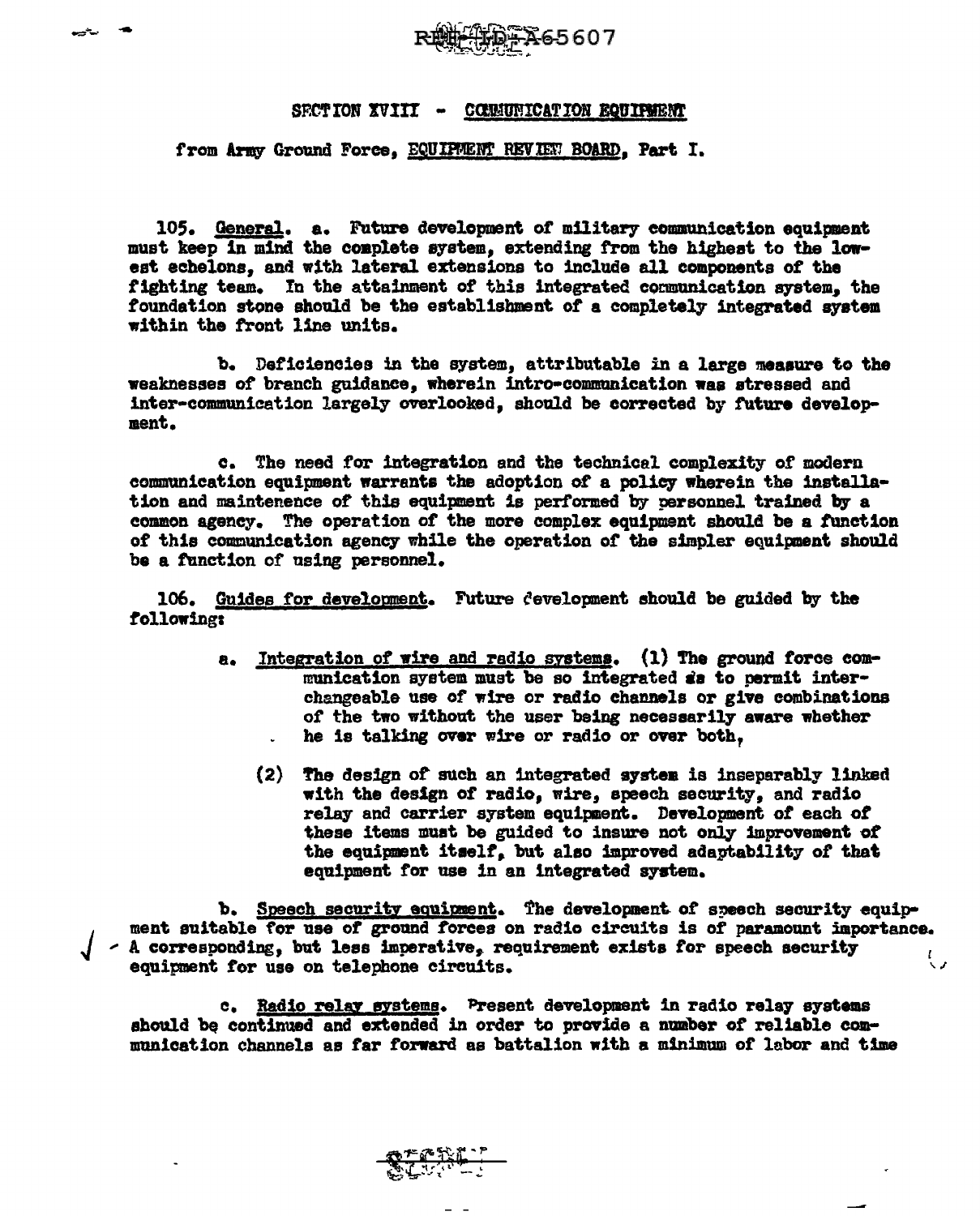in a moving situation. Simplification and reduction in size and weight are particularly desirable.

d. Carrier systems. Existing carrier systems should be simplified and reduced in size and weight to permit utilization farther forward.

- e. Radio equipment. (1) Radio equipment must be engineered to fit into the integrated communication system of the ground forces, and where necessary, of the Air Forces.
	- (2) Research and development in the radio field should be continued in order to:
		- (a) Arrive at a means of relieving the present overcrowded condition of the frequency spectrum.
		- (b) Provide appropriate overlapping of frequencies between different radio sets, thus permitting liaison channels between different formations without adding to the number of types of sets.
	- (3) The use of pulse transmission of a means of increasing the roliable distances over which communication is possible without increase in power requirements, should be investigated.
	- $(4)$  A broadening of frequency coverage for medium frequency radio sets and provision for appropriate antennas is necessary in order to permit utilization of sky wave transmission.
- f. Tire equipment. (1) Smaller, lighter weight, more portable switchboards for use by forward elements are necessary. Switchboards for use in large headquarters and fixed installations need simplification, reduction in weight, increase in flexibility, and increase in speed of handling calls.
	- (2) Investigation of new field wires and cables should be continued to provide greater conductivity, lighter weight, and better handling qualities.
	- Improvements in power reels for handling wire and cable are  $(3)$ necessary to alleviate present problems in maintenance of engines, clutches, brakes, and bearings.
- Teletypewriters. (1) The difficulties of weight, bulk, and lack g. of ruggedness presently inherent in this equipment should be overcome in order to make this instrument useable as far forward as the Infantry battalion commander.
	- (2) Further research is necessary to evolve a keyboard type, pageprinting teletypewriter which can be operated in a moving vehicle, over radio, and incorporating a security device.

**STAR**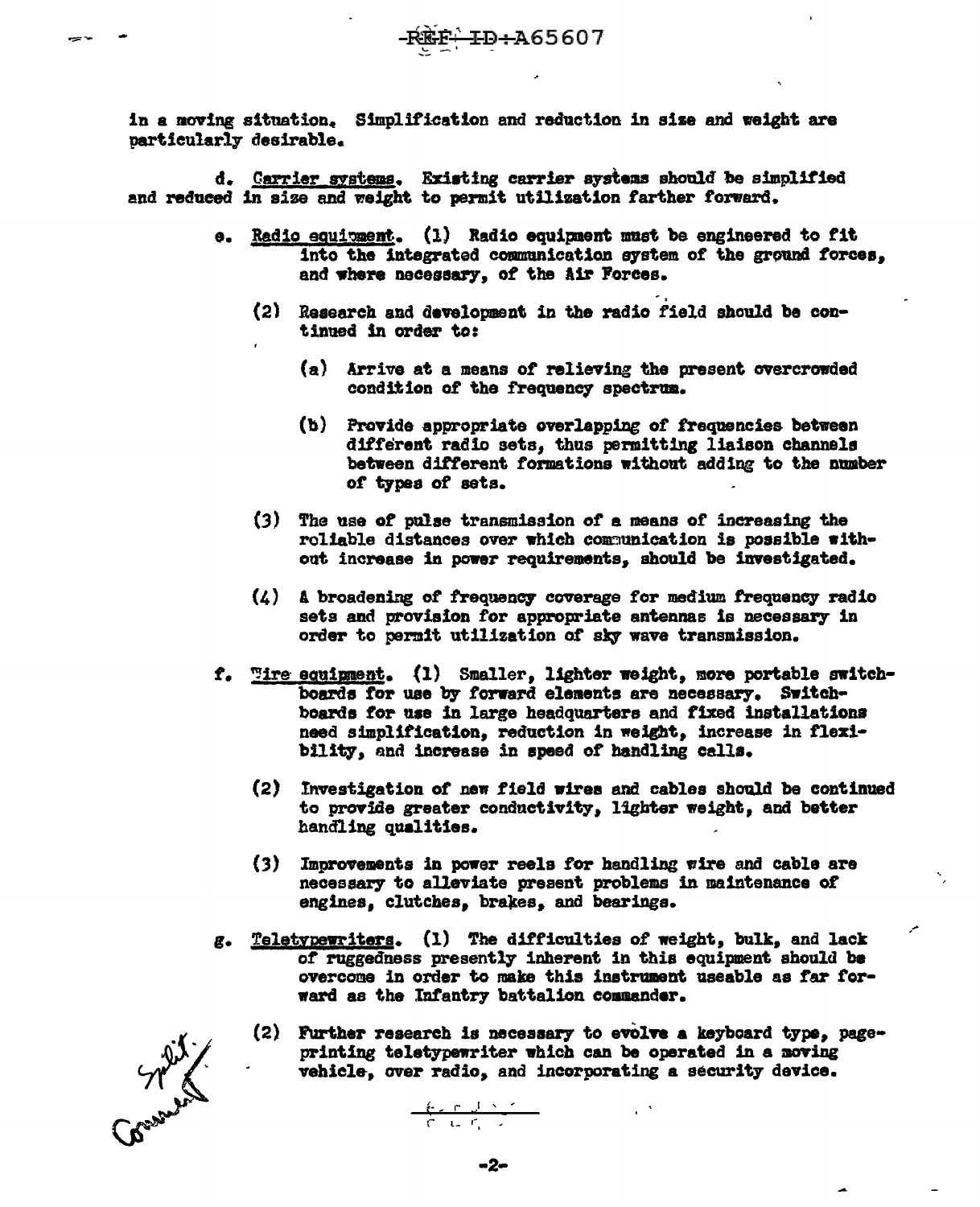h. Authentication equipment. Present systems of authentication are too cumbersome, slow, and difficult to learn to use. A requirement exists for a small mechanical authenticator approximately the size of a watch. The authenticator must be provided with a variable key so that capture by the enemy will not completely compromise the authentication system.

 $\overbrace{\mathbf{F}}^{\circledcirc}$  TD: A65607

1. Air-Ground identification and communication equipment. Basic integrated planning for Air-Ground identification and communication is essential. Development of methods and equipment must be continued.

i. Radar equipment. See Section XX.

k. Survey equipment. See Section XIX.

1. Television equipment. Development of television equipment should<br>be continued.

m. Hodulated light beam equipment. The modulated light beam may provide additional means of communication between front line formations, particularly between armored vehicles for close-in communication, without using up critically needed channels of the seriously crowded radio spectrum. Development of modulated light beam communication for this purpose should be continued.

n. Birection-finding equipment. Current direction finders have proven inadequate due to lack of sensitivity, the time and labor involved in their installation, or their size and bulk. Development should be continued to provide suitable equipment covering the known usable frequency spectrum.

o. Dry batteries. Basic research and development should be continued to provide increased shelf life and ratio of output to weight.

p. Power units. A fundamental research project should be established in order to evolve a series of dependable power units of light weight and long life.

q. Miscellaneous. In order to take full advantage of technological progress, future development of military communication equipment should parallel closely the developments of commercial equipment.

107. For complete discussion of communication equipment, see Annex  ${}^{\text{n}}\mathbb{R}^{\text{n}}$ . Communication Fouinment.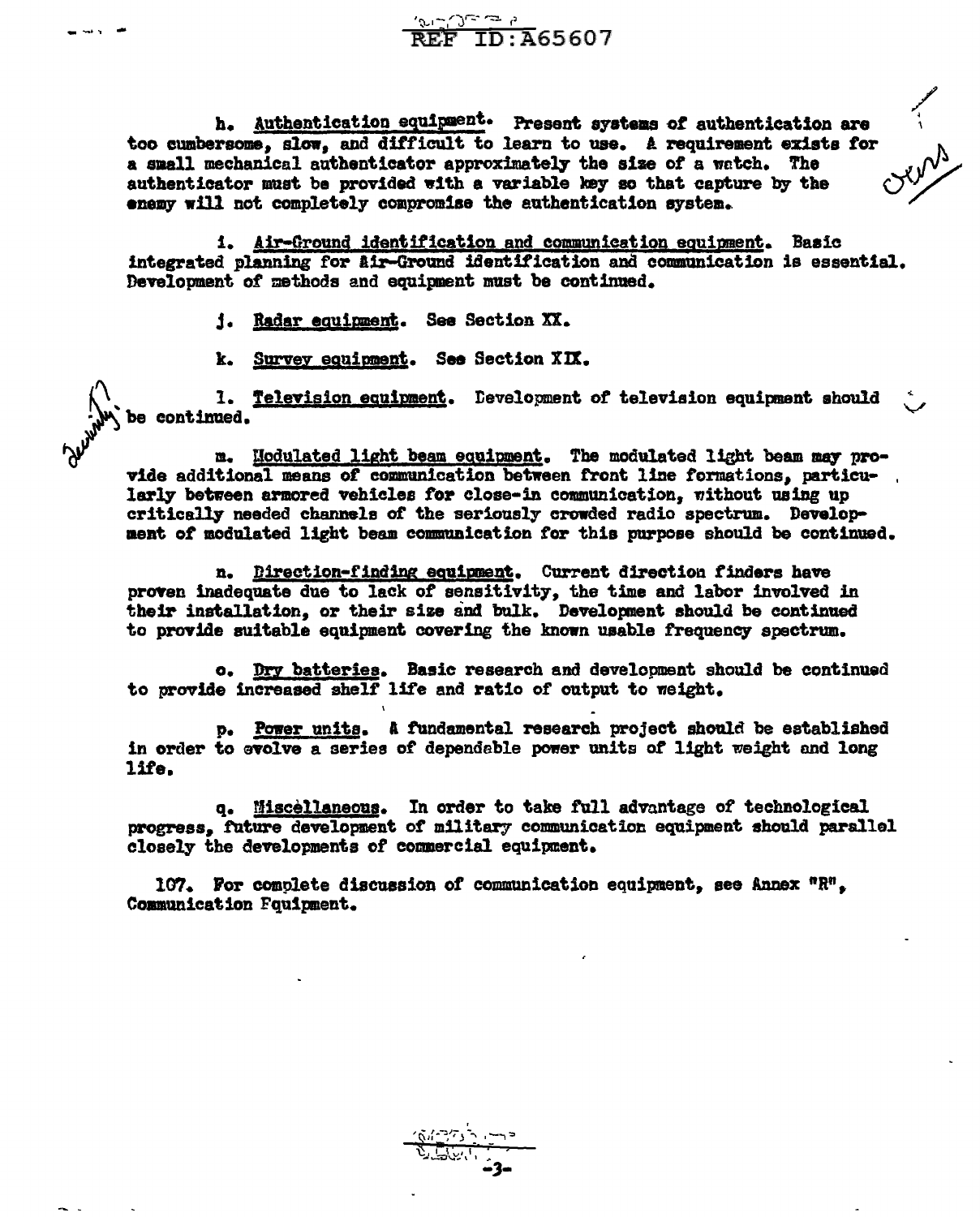#### ANNEX "R" -**COMMUNICATION EQUIPMENT**

from Army Ground Force, EQUIPMENT REVIEW BOARD, Part I.

SECTION I - GENERAL

1. General. a. While the performance of signal communications equipment during the current war is satisfactory generally, the communication systems within which this equipment is used are unsatisfactory. Future development of military communications equipment must keep in mind the complete system, extending from the lowest to the highest echelons, and with lateral extensions to include all components of the fighting team. In the attainment of this integrated communication system, the foundation stone whould be the establainment of a completely integrated system within front line units. Failure to provide such a system for front line troops will only result in continued useless casualties being suffered by these troops.

b. The signal communication equipment development agency must recognize the needs of the commander and devote its efforts to devising more complete and satisfactory integrated systems through better equipment and organisation. The predominant need, in this respect, is adequately secure speech security equipment for radio and wire channels. Additional equipment, or changes in organization, to accomplish the demands of the user, must be provided when it is obvious that the system in effect is producing unsatisfactory results. The increased traffic load on the military telephone system is cited as an example. The telephone occupies a unique place in the life of the average American. It is our daily primary means of communication. Commercial companies have placed telephones everywhere. This practice has been carried into the service. Commanders and members of their staffs habitually use the telephone and consistently avoid writing messages for dispatch through routine message center facilities. Time required for routine processing of messages through staff sections and message centers, encoding, transmission, and decoding is considered an unnecessary evil. Therefore this unsatisfactory situation must be corrected by some means other than training. The secure speech security equipment is one solution.

 $c_{\bullet}$ d. . . . . . . . . . . . . . . . . .

e. Equipment must be provided that will enable the commander to control subordinates, and no matter in what direction or to what particular place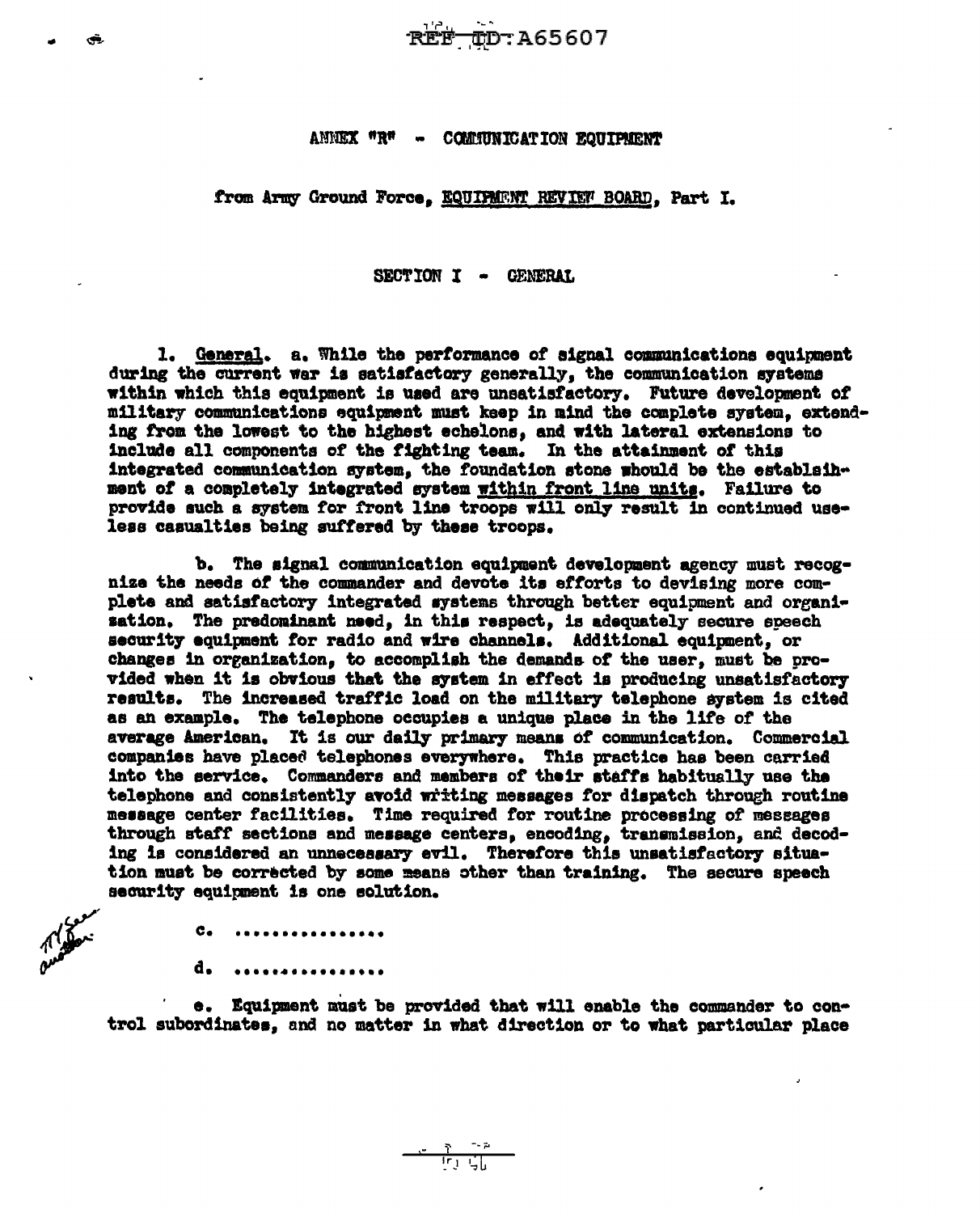the situation dictates that the commander proceed on duty, it is mandatory that he be able to talk from that point to any area within his command and to or through such command echelons as may be necessary.

> f. \*\*\*\*\*\*\*\*\*\*\*\*

### SECTION II - FLECTRICAL COMMUNICATION EQUIPMENT

2. Integration of Vire and Radio Systems. a. In the past, under the system wherein the various branches set up military characteristics for development of equipment, primary attention was given to obtaining equipment satisfactory for intra-communication. Too little consideration has been given to inter-communication, between the various components of the task forces. Future developments must give emphasis to providing integrated communication equipment for use within the combined arms and must be so engineered as to permit interchangeable use of wire and radio channels or any combination of the two without the user being necessarily aware of whether he is talking over wire or radio or both. This will permit use of radio between terminals in a rapidly moving situation with subsequent replacement of radio by wire when the situation becomes sufficiently stabilized.

b. The equipment necessary to permit interchangeability in use of wire and radio, as outlined in par. a, above, has become so complex that the use of personnel trained by different agencies to operate the several sections of the system is impractical and inefficient. It is proposed that all communication personnel, including replacements, in all command echelons, be trained by a common agency and that they then be assigned to infantry, artillery, and other units as organic personnel. The responsibility for signal communication within organizations remains with the commander thereof.

c. Fith new developments in radio relay and speech security equipment an integrated system approaches realization. This system follows the pattern of the present wire system with radio relay channels replacing the wire itself as far forward as battalions. Communication from battalion forward may be carried on using voice radio nets. Speech security equipment to provide the necessary security on these radio nets and on radio channels is the key to a successful integration of the army's communication system. A sketch of one solution to an integrated system is given in Inclosure No. 1-R.

d. The design for an integrated system of wire and radio is inseparably linked with the design of radio, wire, speech security, radio relay, and carrier system equipment. Development of each of these items must be kept under careful observation to insure that all improvements are directed towards increasing the adaptability of that equipment for use in the integrated systems. Branch control of the military characteristics provides only for those characteristics which affect a signal branch without providing the necessary interrelation to assure adaptability to the overall integrated system. Appropriate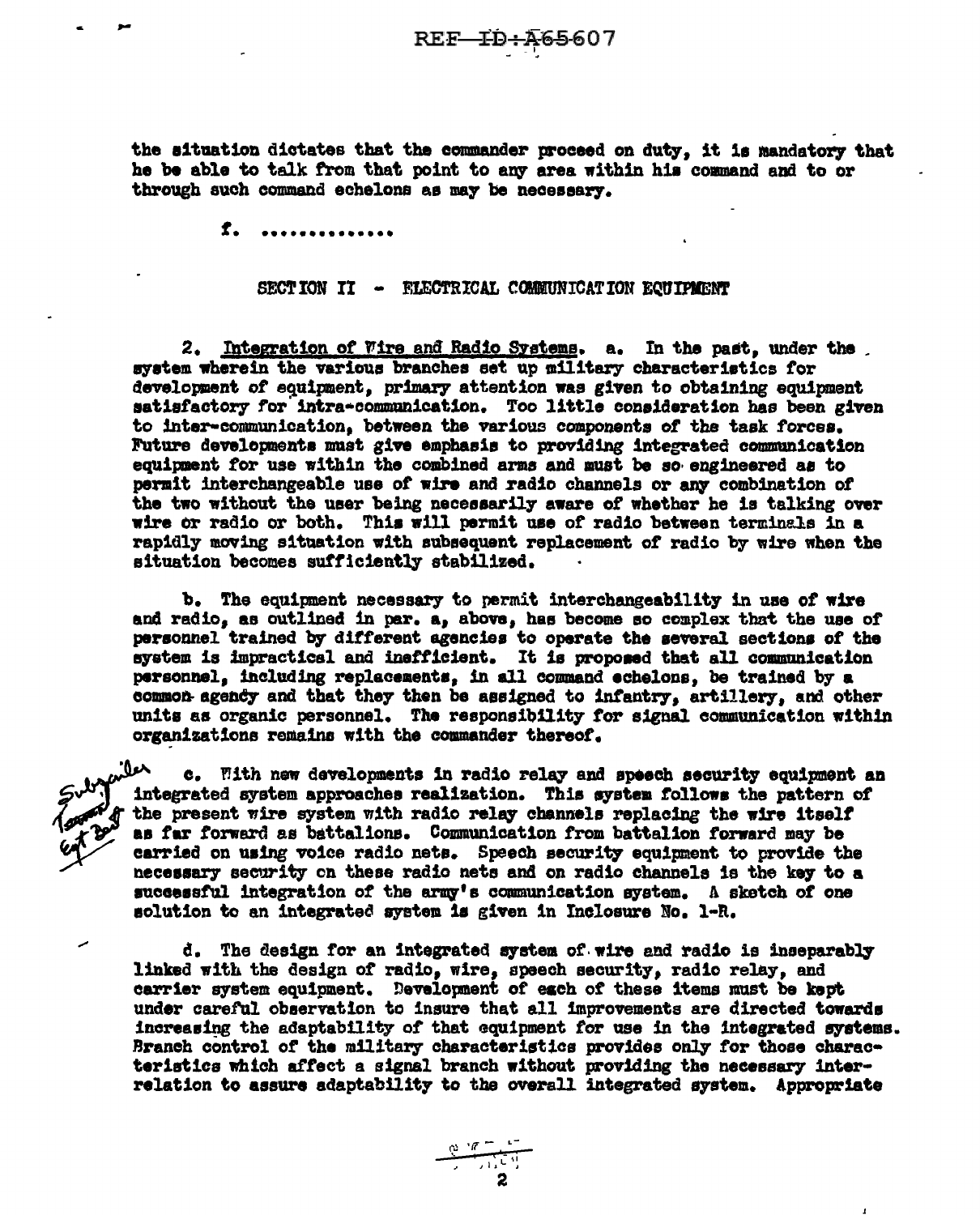

control can best be secured by the establishment of an Army Ground Forces Communication Board for the purpose of integrating the communication system of ground forces, correlating the communication needs of the elements of ground forces. functioning as a service testing agency for communication equipment. and guiding development trends in communication equipment for ground forces.

# 3. Speech Security Equipment.

b. The indiscriminate use of voice transmissions by wire and radio has caused our lack of signal security to be termed "The enemy's Secret Weapon", It is mandatory that the highest precedence be assigned the development of a speech security equipment suitable for use in ground forces on radio circuits. A corresponding, but less imperative, requirement exists for a speech security equipment for use on telephone circuits.

عرمي

c. Military characteristics for speech security equipment have been processed for development. Copies of these characteristics are given in Inclosures No. 2-and 3-R.

|    | 4. a.                             |
|----|-----------------------------------|
|    | $\mathbf{b}$ . Andersaarse partie |
|    | 5.                                |
| 6. | Radio Equipment. a.               |
|    | b.                                |
|    |                                   |

d. The incorporation of keyboard sending, page-copy receiving, and a built-in security device in a radio set with a reliable range of 50 miles, and capable of mobile operation in a  $1\frac{1}{2}$  ton truck, will serve to bridge the present difficult gap between elements of ground forces which must operate while in motion and over distances too great for reliable voice communication using present vehicular sets.

**\*\*\*\*\*\*\*\*\*\*\*** f.  $\frac{1}{2}$ 7. **\*\*\*\*\*\*\*\*\*\*\*\*\*\*** 

8. Teletypewriters. a. Lighter weight teletypewriters operable over either wire or radio and capable of use as far forward as the infantry battalion will provide commanders with one of the fastest, most accurate means of communication currently known. The difficulties of weight, bulk, and lack of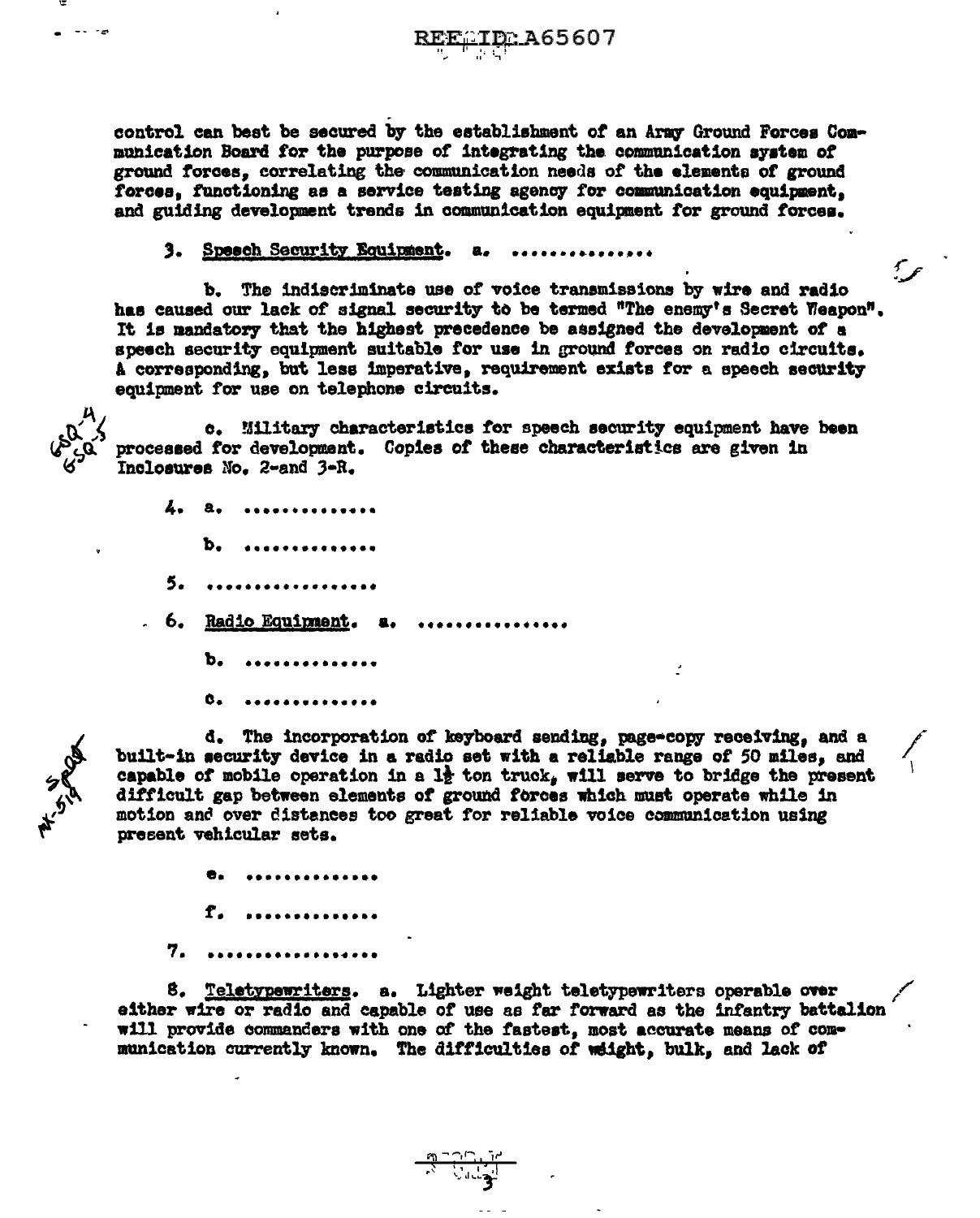ruggedness presently inherent in this equipment should be overcome in order to place this instrument as far forward as the infantry battalion commander.

b. Further invention is necessary in order to evolve a keyboard type,  $\checkmark$ radio, and incorporating a security device.

9. Authentication. Present systems *ot* authentication are too cumbersome, slow, and difficult to learn to use. The result is widespread flagrant violation of signal security so far as authentication is concerned. Field units simply do not authenticate or else they devise and use a system so insecure as to be worthless. The umrillingneee of troops to use present authentication svatens can be overcome in one or two ways. The first is to insist on proper training and drills in the use *ot* secure authentication systems so that proper systems are used; the second is to provide a mechanical contrivance. The first method has tailed, leaving the second as the only practicable solution. This creates a requirement for a amall mechanical authenticator approximately the size of a watch. The authenticator must be capable of being worn on the wrist, legible at night, suitable for one-handed operation, and so arranged that by setting up the challenge on the device the correct answer is shown. The authenticator must be provided with a variable key so that capture by the enemy will not completely compromise the system. This key must be capable of being easily changed in the field under combat conditions. The entire operation of ~etting up the challenge and reading the authentication should not require more than three seconds.

\ \ I(, • r

10. a. b. c. a. • •••••••••••• • •••••••••••• • •••••••••••• • ••••••••••••

SA

SECTION III - RADAR AND SURVEY EQUIPUE.NT

- 11. a. b. c. ••••••••••••• • •••••••••••• • ••••••••••••
- 12. Survey Systems.
	- a. ~··••••••••••

b. In any survey system consideration must be given to the communications equipnent necessary to establish rapidly survey control, to function during movements of the fixed equipments, and to report locations. Security provisions must be inherent in the equipment in order to prevent enomy employment of the systems. This security equipment must be so arranged that enemy capture or the equipment will not compromise the system or perm1t enemy use thereof.

-

4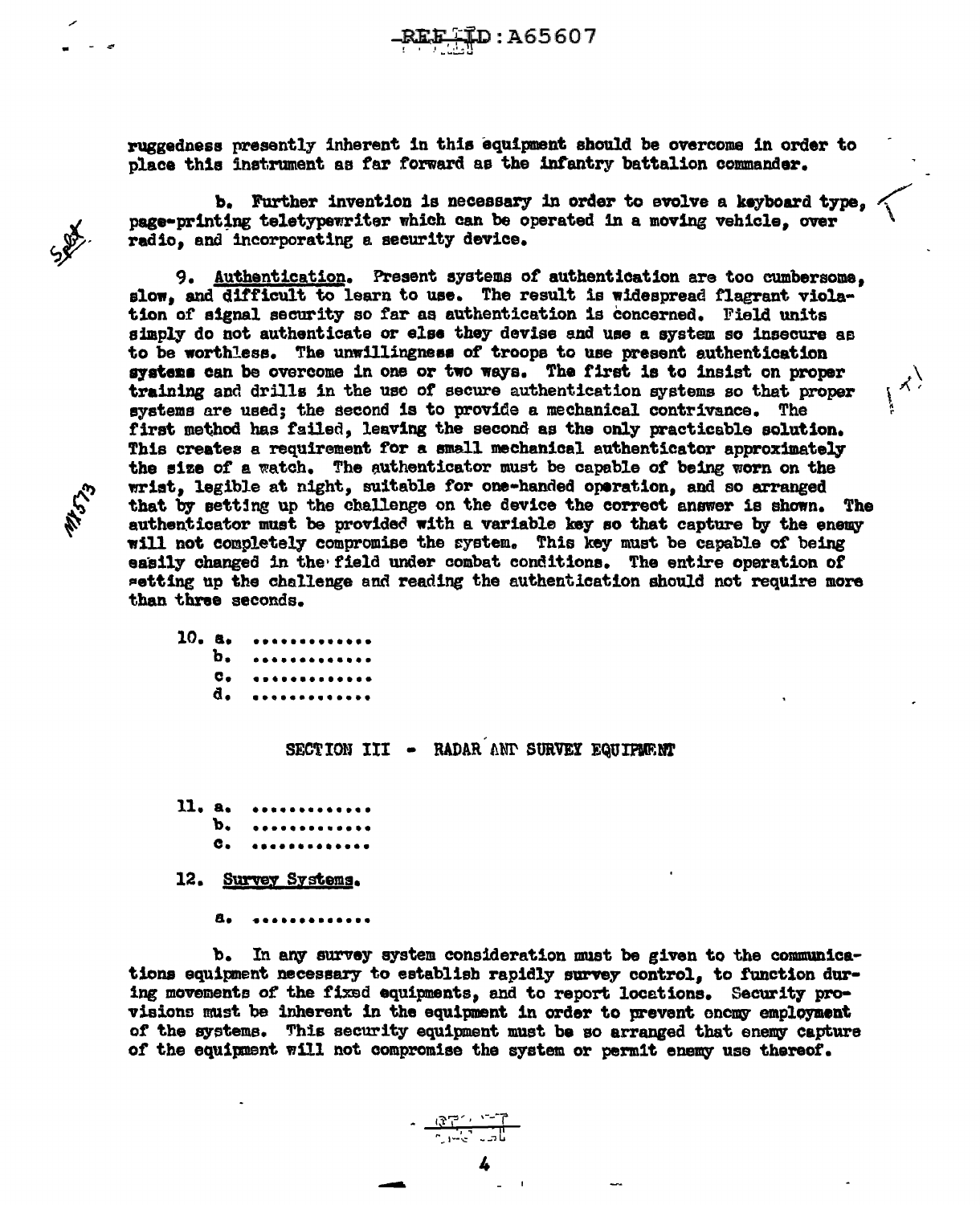$12. c.$ đ.

> SECTION IV **MISCELLANEOUS**

 $13.$ وأوجع وجحت  $14.$ 15. 16. 17.

18. Direction Finding Equipment. Current direction finders have proven inadequate due to lack of sensitivity, the tremendous amount of time and labor involved in their installation, or their size and bulk. Improved equipments are under development. Future development must provide equipment capable of giving bearings on all known usable frequencies, with portability appropriate for getting the direction finding equipment within good reception range of the transmitter on which bearings are desired. This will require lighter weight and more portability for the higher frequency sets because of the "line of sight" propagation characteristics of these frequencies. Airborne direction finders must be utilized to locate ultra high frequency transmitters and relay systems within enemy territory.

- 19.
- $20 -$
- $22.$

٠.

5